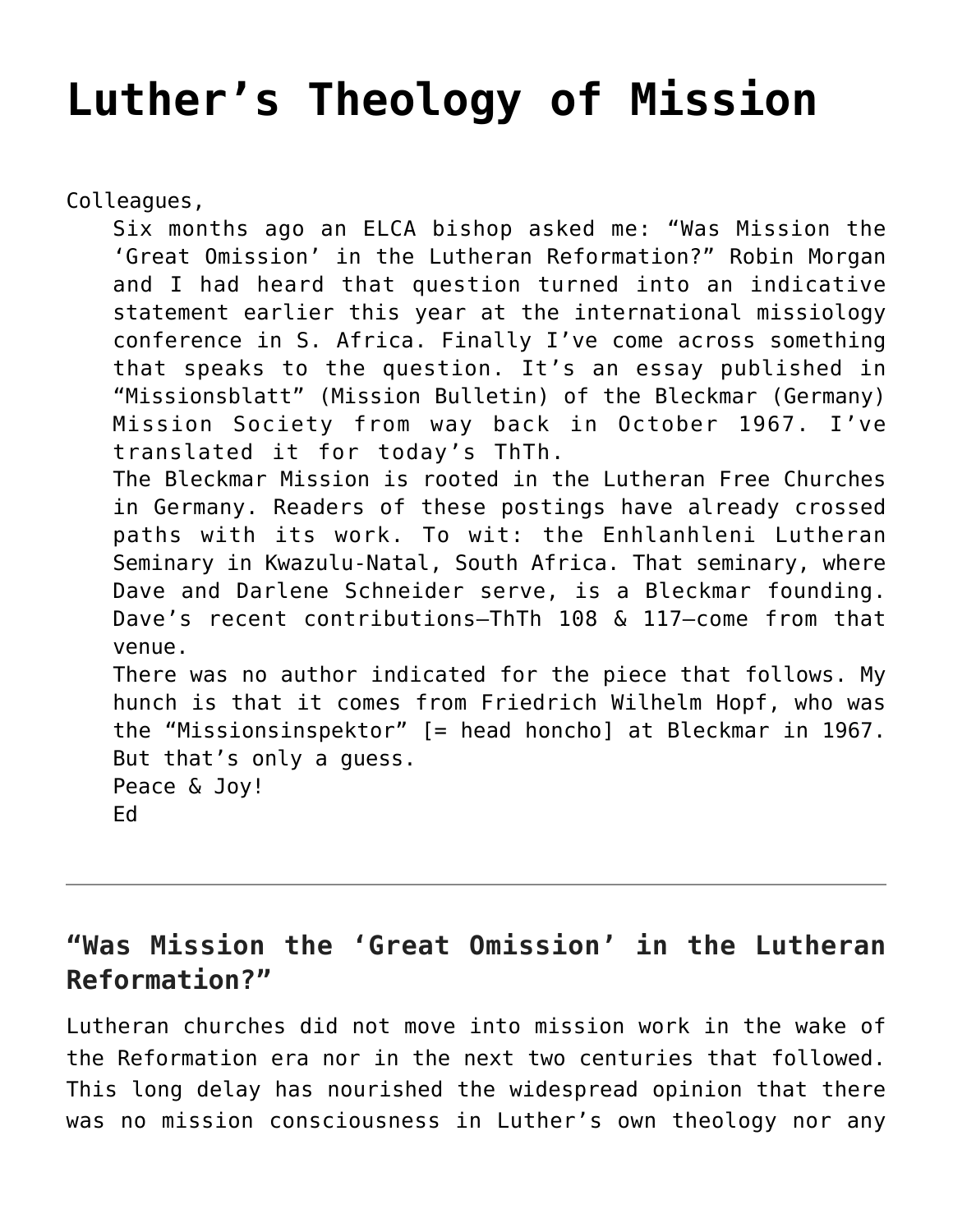interest in mission activity in the church that arose from his witness. Such has been the accepted wisdom on this topic, most often expressed as a reproach and criticism of Luther and the Lutheran churches.

Many reasons have been adduced to explain this:

- The massive task of organizing church life throughout large areas of Europe where the Reformation took hold demanded all the time and energy they had.
- Very few of the Lutheran territories had direct access to international waters and thus did not acquire overseas colonies to raise the mission issue.
- By contrast, Spain and Portugal had worldwide colonies, opening the doors to Roman Catholic mission theology and mission activity in those centuries.

Also internal factors get mentioned:

- Luther expected Judgment Day to arrive soon, perhaps still in his lifetime, and was convinced that the Gospel already had come to all nations, so no mission operations were needed.
- It was also said that early Lutheranism understood Christ's mission mandate (Matt. 28 and Mark 16) to apply only to the apostles, not the entire church, and consequently no one should engage in evangelization without explicit call and authorization.

Granted, the Lutheran church in the past neglected important elements of its calling, as have Lutherans since then. And Luther too could well have missed the mission message in the scriptures. But if he was indeed the trustworthy witness to the Gospel, as the later Lutheran confessions call him, is it likely that he could be right about the evangel, and yet miss the element of evangelization intrinsic to it? Given Luther's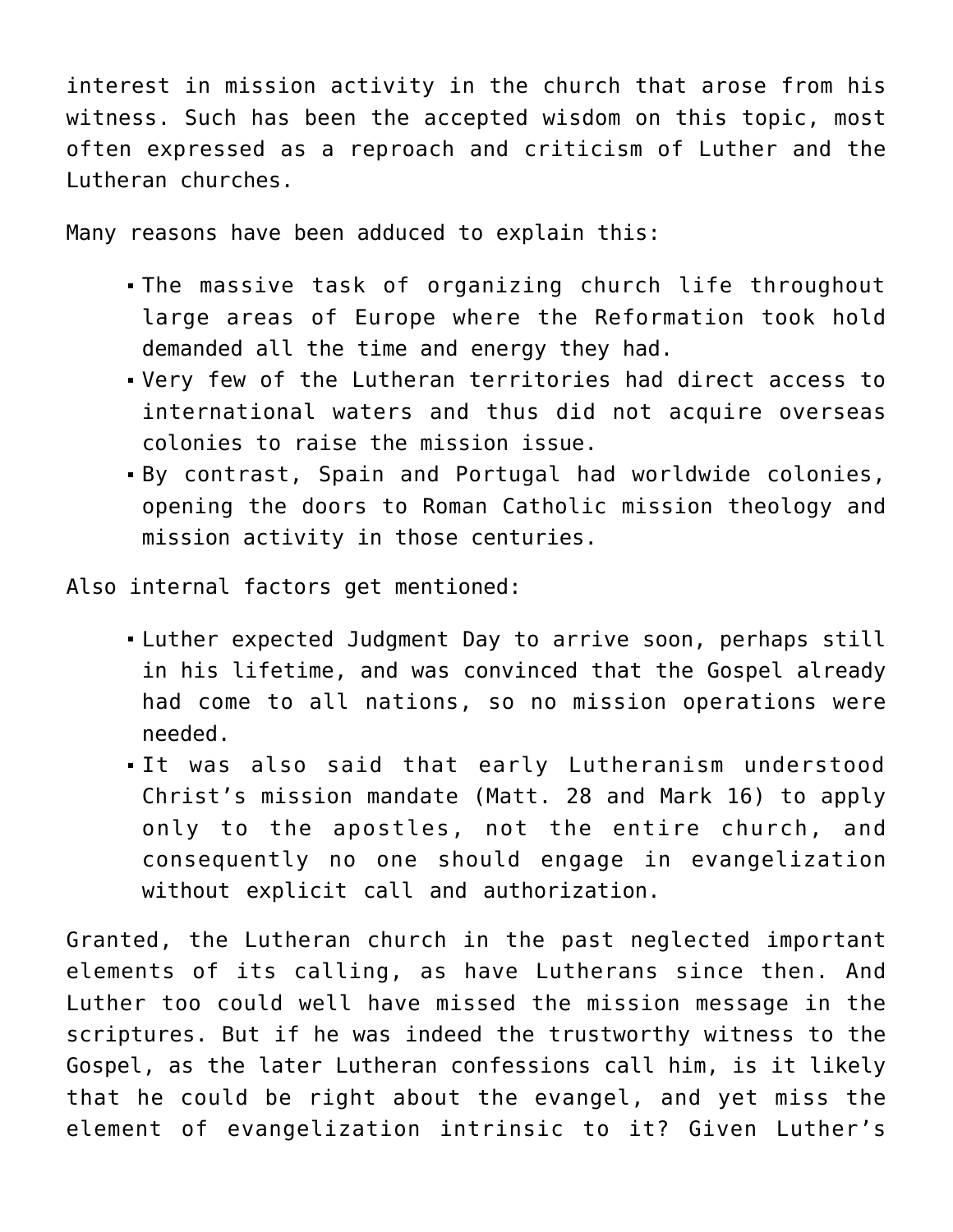intense wrestling with the theology of St. Paul, the "apostle to the Gentiles," how could he have missed the missiology in Paul's theology?

One place to look for answers is the sermons Luther preached year after year on the Feast of the Ascension. Why those sermons? The text for that festival–year after year in the old church lectionary–was Mark 16:14-20, the Great Commission pericope in Mark's Gospel. The fundamental words are in verse 15: "Go into all the world and proclaim the good news to the whole creation." Luther's sermons on this text contain mission theology aplenty. We shall look at three of them.

In the 1522 sermon he says:

*"What should they proclaim? Nothing less, says Christ, than that I am raised from the dead, have conquered and wiped away sin and all misery. Whoever believes this is saved (selig). That faith alone suffices for salvation. . . . Faith does not coerce or pressure anyone to the gospel, rather it invites and encourages everyone freely. Whoever believes, believes. Whoever comes to it, comes. Whoever stays away, stays away."*

How shall we understand the words: Go into all the world? What concerns Luther is the fact that the "apostles did not get to the whole world. For no apostle ever got to us in Germany." In view of what he knows about the recently discovered New World [Ed's note: Luther was nine years old in 1492], he says: "many islands have been discovered in our own time, where unbelievers live and no one has ever preached to them." Doesn't that contradict the scriptural word that Luther knows from Romans 10:18, where Paul (citing Psalm 19:5) testifies "Their voice has gone out to all the earth, and their words to the ends of the world"? How to reconcile this with the plain fact that there are vast places where neither the holy apostles nor anyone up to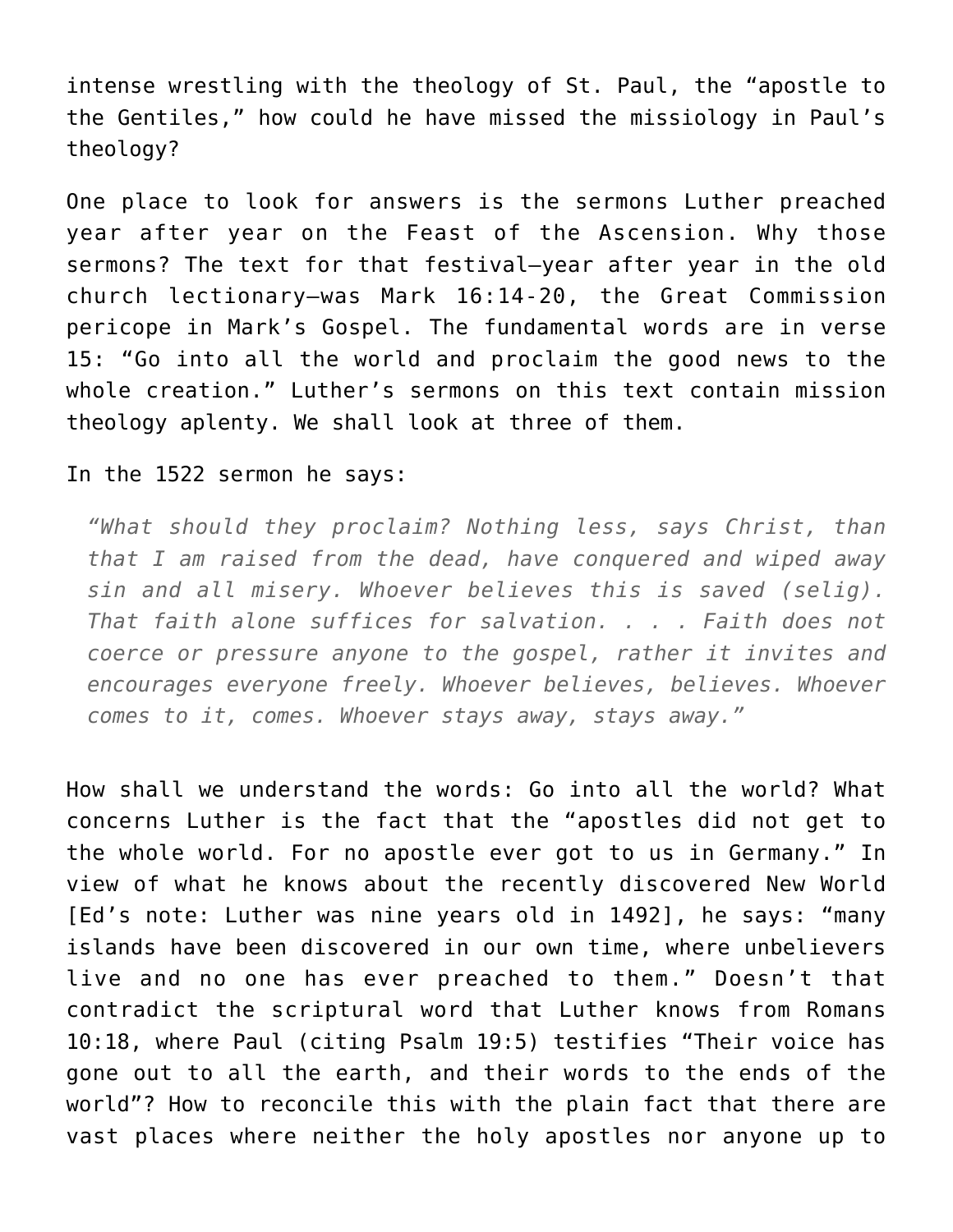Luther's time has ever proclaimed the gospel? Luther answers: "The message has gone out into all the world, although it has not yet arrived in all the world. The transmission has begun, but is not yet finished. It will be preached wider and further until the Last Day. When this message is proclaimed and heard throughout all the world, then the last day will arrive."

Luther sees three facts:

- 1. The Holy Apostles began the proclamation in response to the dominical mandate to bring this message to all peoples.
- 2. The movement of the Gospel throughout the world is not at all concluded, but persists and moves forward.
- 3. The Gospel's continuing movement is linked to the day of Christ's return. Luther illustrates this "mission theology" with a stone tossed into a pond, where ripples go out from the impact spot in ever expanding circles until the entire surface has been reached.

"The message of the Gospel is like a stone cast into water. It makes waves and the waves push outward relentlessly, one pushing the other, until they come to the shoreline. Even when the middle calms down, the waves do not stop, but go on and on. That illustrates Gospel proclamation. The apostles started it and it continues in ever widening circles through other proclaimers. Hounded and persecuted though it may be, it moves on to those who have not heard it before, even when in the process it is crushed and condemned as heresy."

Luther then offers another illustration. Even worldly rulers send proclamations throughout their entire territory, but it takes time before the messengers get that proclamation to all parts of the realm. "This is how we should understand apostolic preaching," he says.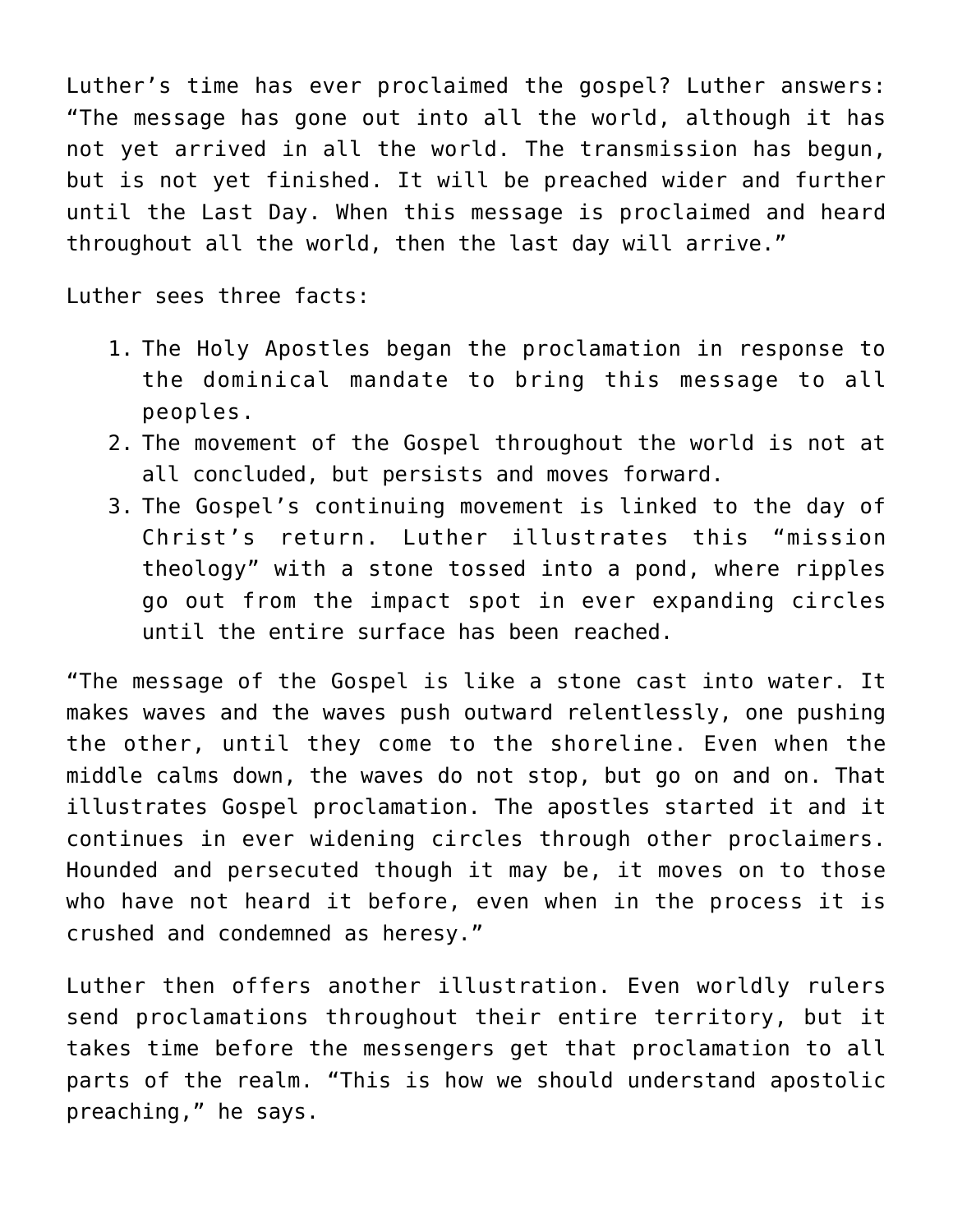Such preaching is a public event, not done "in a corner." "Universal and public throughout the whole world, not to be kept away from anyone, till the end of the world comes." "Thus the gospel has now come to us as well, us here at the end of the world, at the edge of that pond." Here Luther shows that he sees himself and his Christian community, now enlivened by the revived Gospel, as part of the expanding waves of that original stone cast into the pond of the peoples of the world rippling through humankind hastening toward the Last Day.

## **The message must be spoken out loud!**

On Ascension Day 1523 Luther again preaches on the lectionary text. This time he accentuates the Gospel's quality as something not written in books, but an oral announcement from public messengers sent by God: "A palpable proclamation to be heard throughout the world to be shouted out before all creatures, so that all who have ears would have to hear it." He also emphasizes its public character, "preached in such a way that it could not be more public for everyone to hear." He contrasts it with the ancient law and what the prophets preached, "restricted only to the Jews in their synagogues. The Gospel however is not to be restricted at all, but move out unfettered throughout the world, so that no corner of the earth shall have not heard it before the Last Day. That is God's decree, his decision, that those who cannot read, nor have heard Moses and the prophets, are still to hear the Gospel."

## **The Work of the Exalted Lord**

The Gospel's ongoing ripple-effect, says Luther, is the work of Christ now exalted to the right hand of the Father. But his ascension does not mean that he has moved away. Rather just the opposite: now he is present and accessible in all places. "For had he remained on earth…all people could not have been equally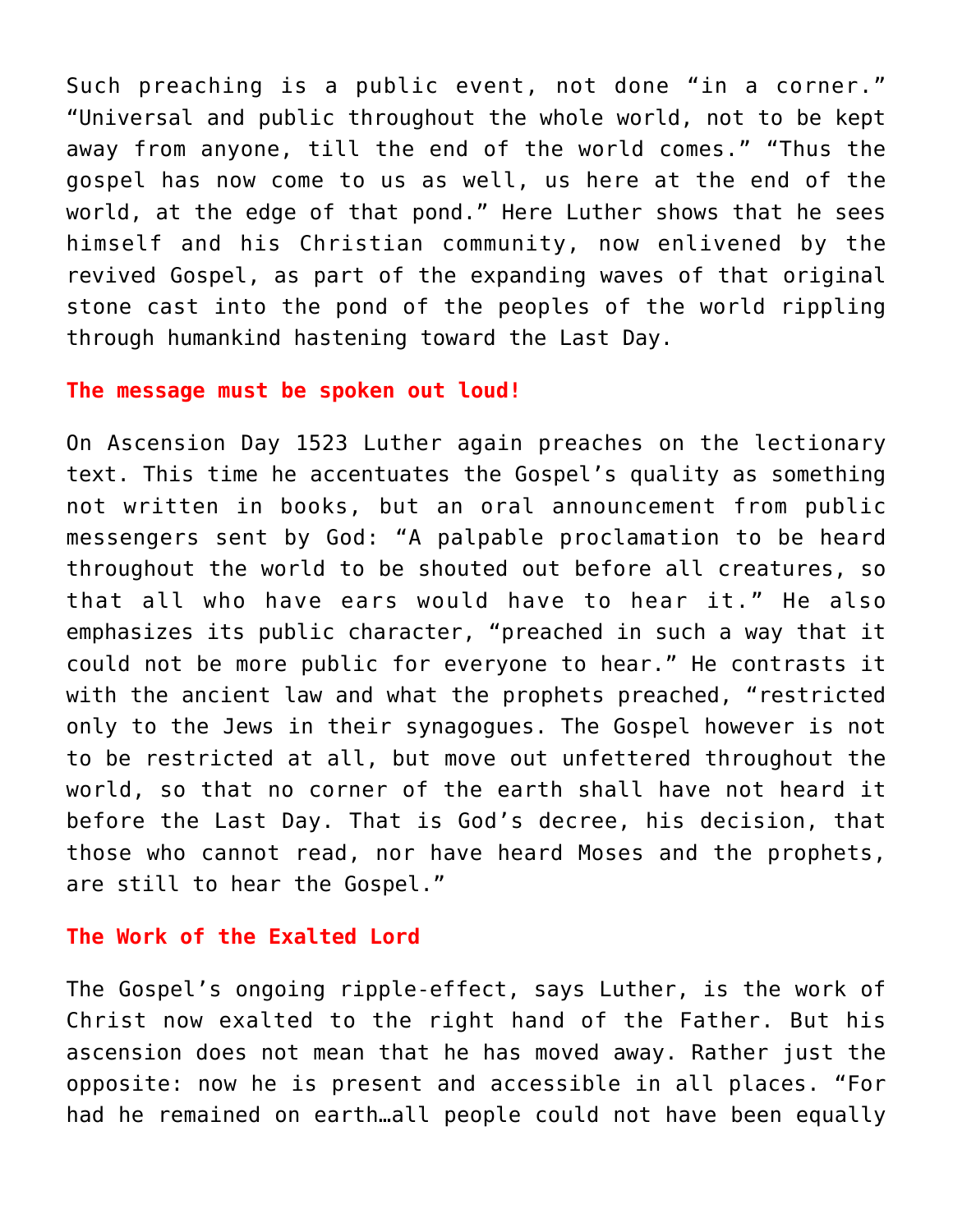near him and able to hear him. Therefore he initiates a new way whereby he can work with everyone, reign in all, proclaim to all, and all of us can hear him and he be with all of us."

Alongside these first two Ascension sermons from the early days of the Reformation we look at one more, his sermon from 1536. Here Luther is struck by the overwhelming magnitude of the mission mandate. "These are words of impressive majesty, pure majesty. Jesus commands these poor beggars to go and proclaim this new message–not in one city or nation, but to the whole world, every principality and kingdom. They are to open their mouths with confidence, with no inhibitions, to the whole creation, so that every human hears this message. A command so powerful, so overwhelming, has never been given in the world before." The Lord gives "his eleven beggars" a command of such dimensions "that they are not to flinch or cower before anyone, no matter how high and mighty he be, but openly move on and on as far as the world extends, and proclaim as though everyone would have to listen and no one would be able to resist them." Only with the Lord's own strength is it possible to "move from Jerusalem to the ends of the world telling everyone about this King Christ." "For he does not want his message stuck in a corner nor anyone to be ashamed of it or have it be secluded or under cover. He himself made it so public that the sun in heaven, yes even trees and stones, would wish to hear it–if only they had ears to do so."

## **The Great Commission**

Here is how Luther describes Christ's commission to his apostles:

*"Wherever you go in the world and preach, you shall not say that they must come to Jerusalem nor hold fast to Moses' law. But this you shall say: if they desire to be saved, they should*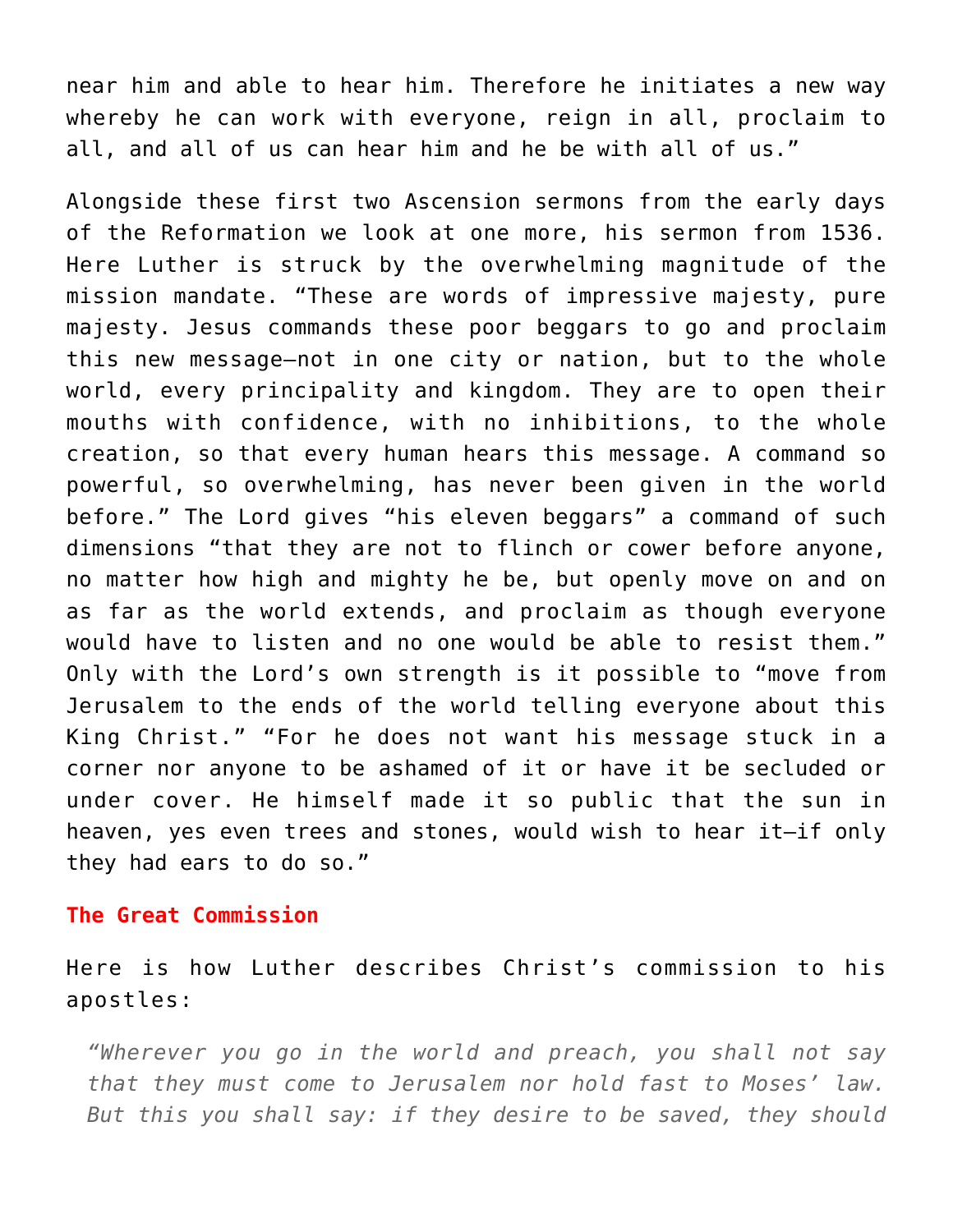*believe your preaching about me and be baptized in my name. Begin such preaching among my people, who seek to be saved by their law and sacrifice, and then move out through the whole Roman Empire and all corners of the world, to those who hold to other gods. Reprove and condemn it in one heap, and tell them: this is the command that I, the Lord of Heaven and Earth give, that they believe in me. That is my sermon, intended to go throughout the world, unhindered, unprotected, regardless whether the Jews do not believe it…or the Gentiles seek to suppress it by force."*

To this exposition of the mission mandate Luther adds some practical counsel for his hearers and for his time: "For us here this is a comforting sermon. For in these words of Christ we are included. He says: Go into all the world and proclaim the good news to the whole creation. "All the world" includes us, wherever we are and how many or how few we may be. The world is where people are. Thus the Gospel must be on the run, continually on the run. Even though it may not remain [if it bears no fruit] at some places, it must come to every place and be heard everywhere. And just as this is a universal command to have the Gospel reach all humankind, so it also is a universal command and mandate from God, that all should believe this word."

These examples show how Luther's witness moves directly to mission. One thing is clear: mission is not the product of human organizing and project-management. It is the activity of the living Lord Christ. Consequently the continuation of Luther's thoughts about the course of the gospel through the inhabited world and the public proclamation of the saving message to all humankind now funnels into his testimony about the church.

**The Church of God Throughout the World**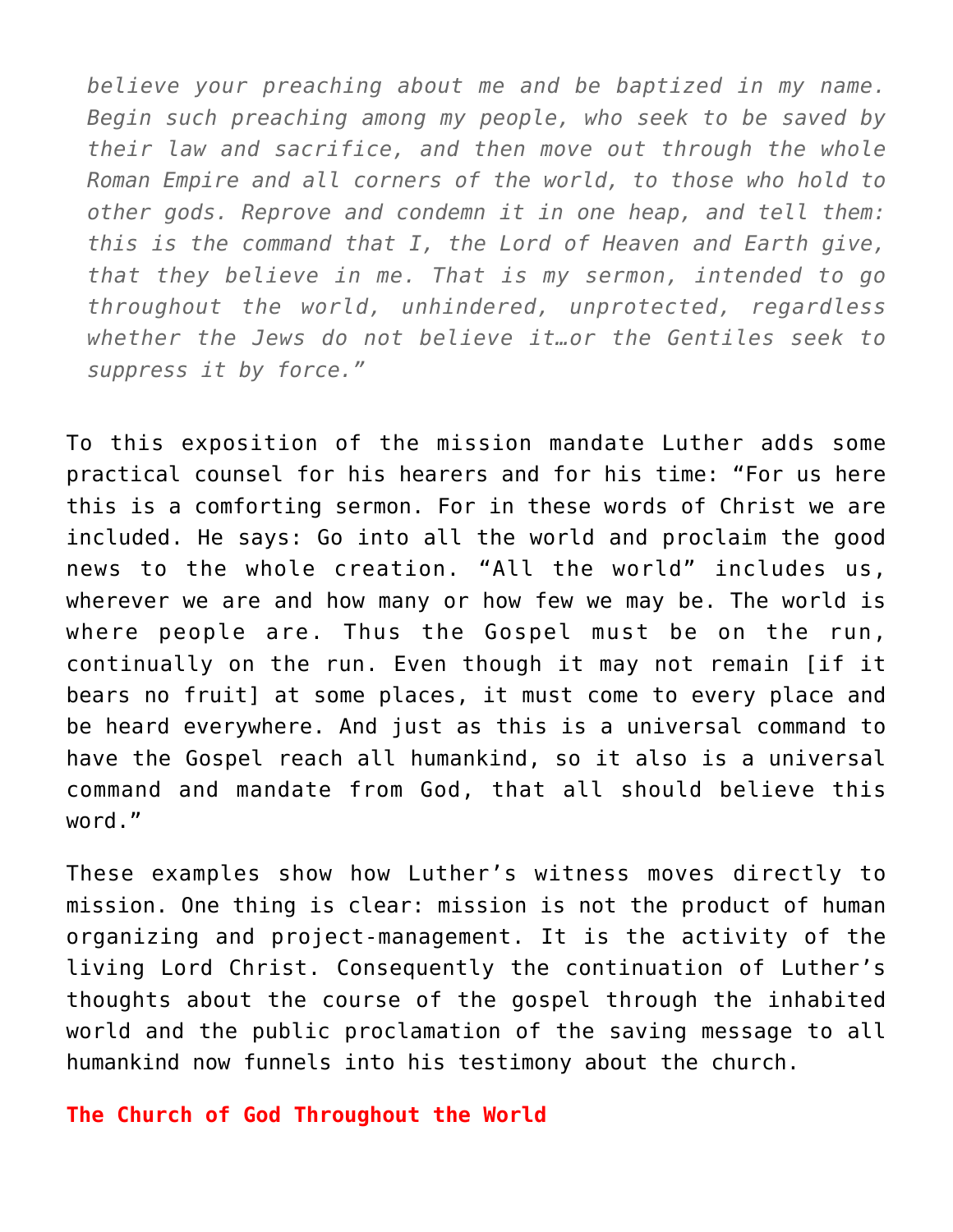Luther says: "No longer need we go to Jerusalem or some other specific place, as God commanded for his ancient people. Rather God has now designated another place and built a church, whose walls encircle the entire world. St. Paul says that the gospel has been proclaimed to every creature under heaven (Col. 1:23). Its blueprint extends to all nations and its message to the ends of the world. That indicates a church as wide as heaven and earth are. When Christ gives the mission command (Mark 16:15) he is saying: "By the preaching of the gospel I want to build a church as wide and as large as the world itself is, where I wish to live and speak. For wherever in the world his word or his preaching office goes, there Christ lives, there he makes himself known and speaks with all of us." Even so Luther sounds a sober note. He knows well that hand in hand with the expansion of the church throughout the world goes opposition, to which the church is constantly exposed. "The church is destined to go to the ends of the world, even though in the world she will suffer persecution."

The correlation of gospel-preaching and baptism in Christ's mission mandate is, in Luther's 1536 sermon, evidence that Christ the Lord intends to expand and preserve his church in this world. For with baptism the faith created by the gospel becomes confession, a confession that binds Christians to each other and moves them to be witnesses to others. Christ's command "Teach the nations and baptize them" (Matt. 28:19) signals that "the faith which the Gospel proclaims must not remain hidden or kept secret as though it were sufficient for anyone to hear the Gospel and believe it for himself, without wanting to move out and confess that faith before others.

"Rather so that it become publicly evident where the Gospel is not only preached, but also accepted and believed, i.e., where the church and Christ's kingdom stands in the world, Christ wants to unite us and preserve us through the divine sign of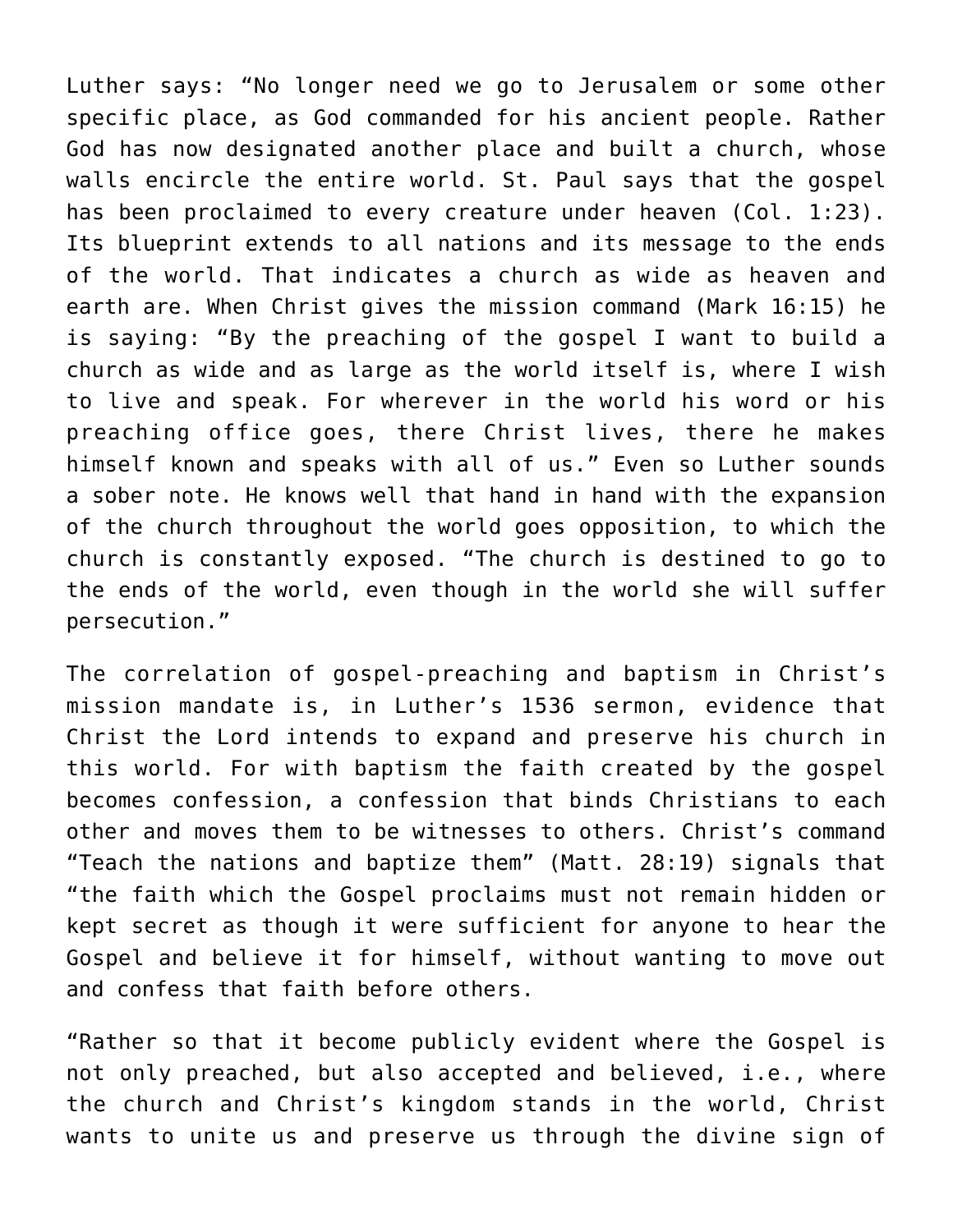baptism. For if baptism were not present we would be dispersed (zerstreut) without external assembling and signs, Christianity would never expand nor survive till the world's end. Yet Christ wants to unite us via such divine gatherings so that the Gospel move on further and further and by our confessing it be brought to others. Thus baptism is a public testimony to the doctrine of the Gospel and to our faith before the whole world. Thereby all can see where and among whom this Lord reigns."

In this connection Luther also emphasizes that the true unity of Christians throughout the world is evident in the simple means of grace, which are universally the same in contrast to the "wide variety of countries and peoples, nations and languages." Christ's kingdom is to go into "all the world and to all creatures," but baptism is "everywhere one and the same." The same is true of preaching "one and the same here and in all places." It renders us "equal before God." "Should someone come from the end of the world and observe how we do these things, he would have to say that this is one and the same word and sign that he had learned and received."

Luther's notion of the gospel moving through the world reaches its conclusion in his picture of the church, a "people gathered from all tongues of the world" into the unity of faith.

We won't go on here to show what consequences arise from this mission theology of Luther, and to what extent he himself articulated them, for example, in his verdict on non-Christian religions, or his words about Christian responsibility for witness to Jews and Muslims, and not the least in his understanding of the second petition of the Lord's Prayer. In his Large Catechism he instructs us to pray for God's Kingdom to come with this understanding: "that we, who have received this kingdom, remain and daily grow in it, and that we seek to have that kingdom win acceptance and commitment from other peoples so